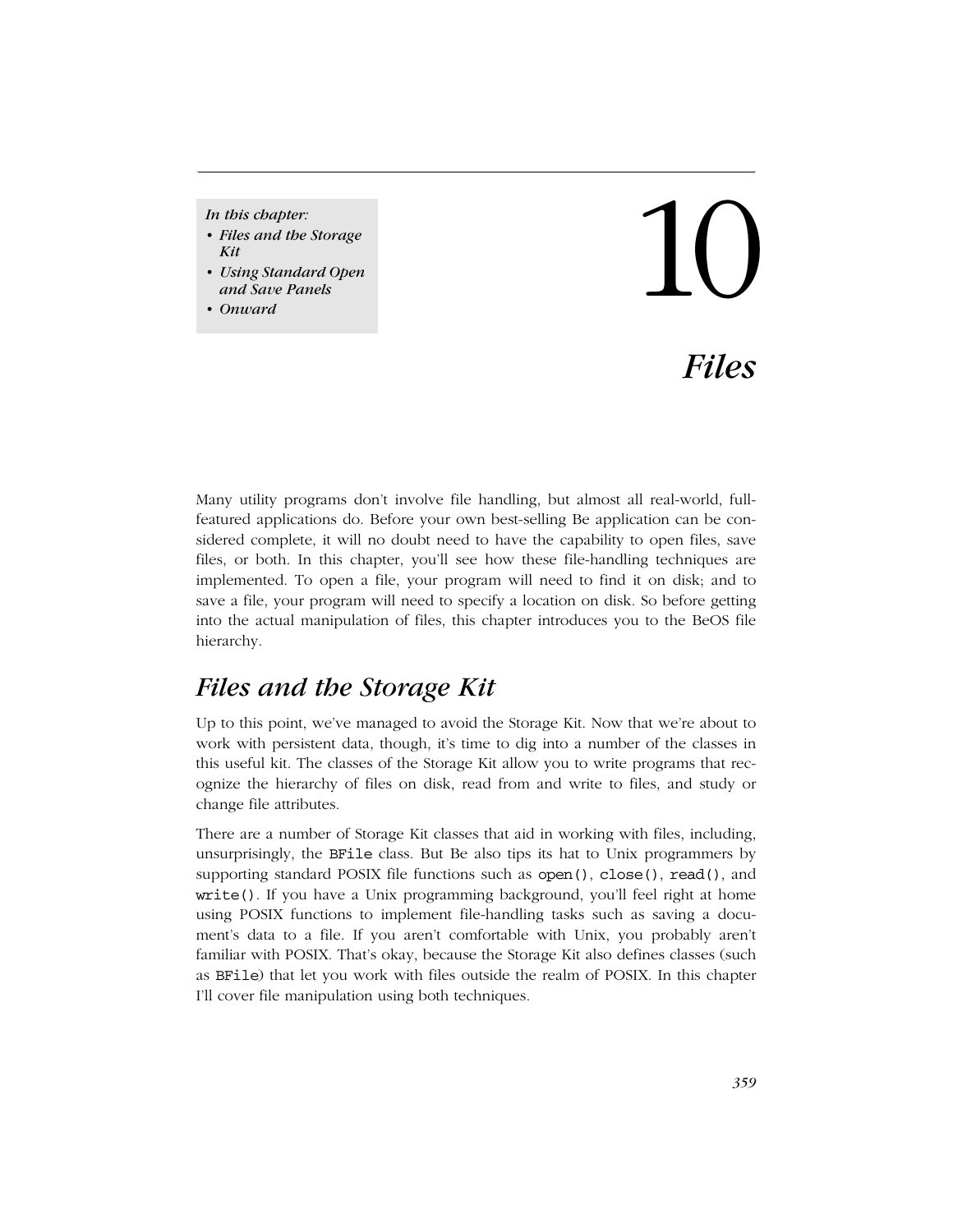

*POSIX*, or *Portable Operating System Interface for Unix*, is a standard developed so that buyers (particularly the U.S. government) could be assured of purchasing programs that ran on a variety of systems and configurations. A POSIX-compliant program is written to a strict standard so that it is easily ported. It's also designed to run on any POSIX-compliant operating system, which includes most variants of Unix.

# *File Organization*

The BeOS, like the Mac OS, Windows, and Unix, organizes files hierarchically. Files, and the directories (or folders) that hold files, are organized in a hierarchy or tree. Each directory may hold files, other directories, or both. Each item (file or directory) has a single parent directory—a directory in which the item resides. The parent directory of an item may, of course, have a parent of its own. Thus the creation of a hierarchy. The common ancestor for all the files and directories in the hierarchy is a directory referred to as the *root directory*.

A single file, regardless of its place in the hierarchy, is considered to have both an entry and a node. In short, a file's entry is its pathname, or location in the hierarchy, while the file's node is the actual data that makes up the file. These two parts of a file serve different purposes, and one part can be manipulated without affecting the other part. For instance, a file's entry (its pathname) can be altered without changing the file's node (its contents, or data).

### *Entries*

Searching, opening, and saving a file all involve an entry. Your program needs to know, or establish, the location of a file before it can work with it. The entry\_ ref data structure is used to keep track of the entry, or entries, your program is to work with. A Be program relies on an object of the BEntry class if it needs to manipulate an entry. In this chapter, you'll see examples that use both the entry\_ ref data structure and the BEntry class.

### *Nodes*

To manipulate a file's contents—something done during reading and writing a file—a program works with the file's node. For this purpose, the BeOS defines a node\_ref data structure and a BNode class. The BFile class is derived from BNode, and it is the BFile class that I'll use in this chapter's examples.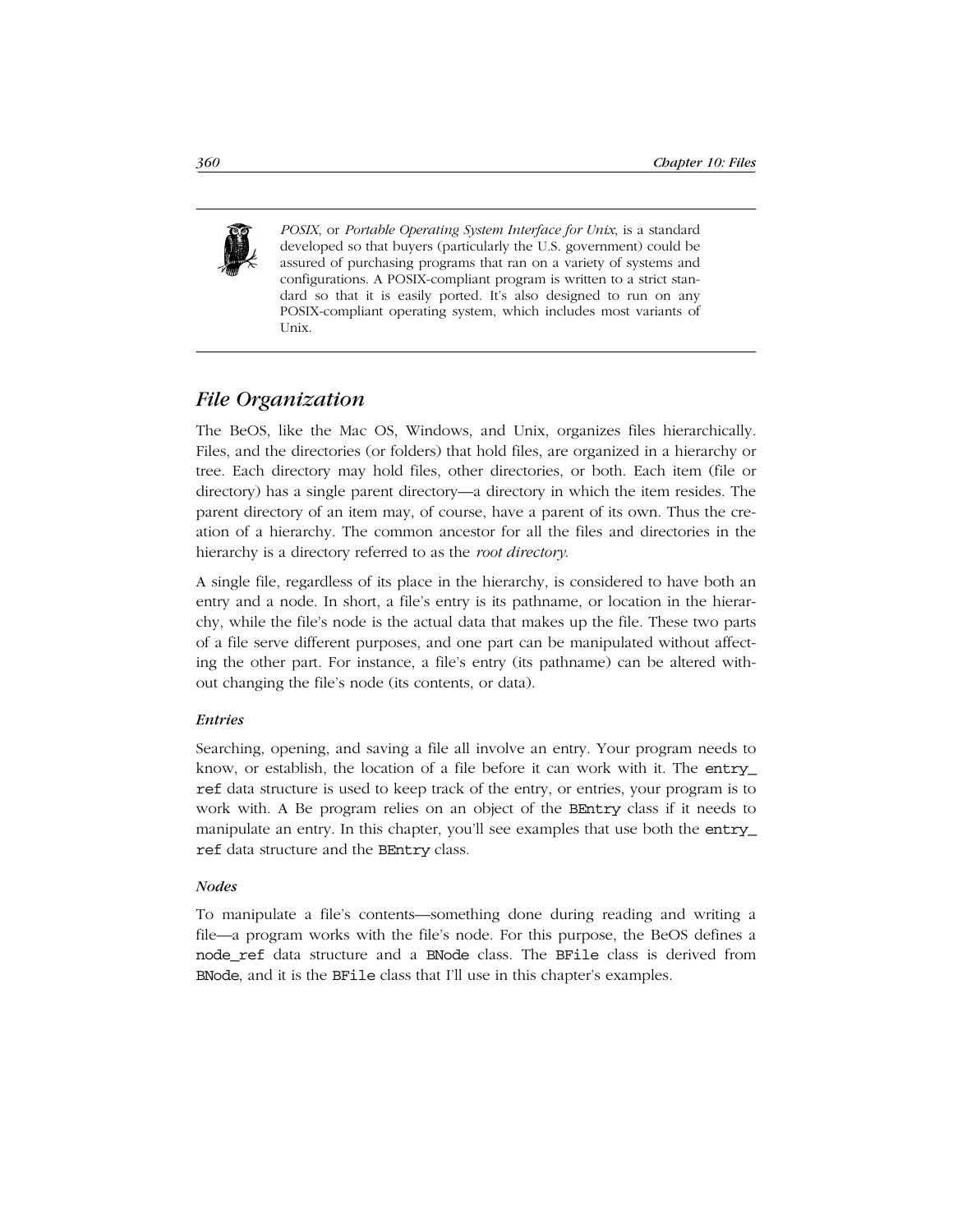# *Using Standard Open and Save Panels*

An operating system with a graphical user interface typically provides standardized means for opening and saving files. That maintains consistency from program to program, and allows the user to work intuitively with files regardless of the program being used. The BeOS is no exception. In Figure 10-1, you see the standard Save file panel. The Open file panel looks similar to the Save file panel, with the primary difference being the Open file panel's omission of the text view used in the Save file panel to provide a name for a file.

| Go To<br>File                              |                   |                                         |
|--------------------------------------------|-------------------|-----------------------------------------|
| $\mathbb{S}$ home                          |                   |                                         |
| <b>Name</b>                                | <b>Size</b>       | Modified                                |
| .bash_history                              | 71 bytes          | Sat, Aug 22 1998, 06                    |
| $\vee$ Book                                | $\blacksquare$    | Mon, Aug 24 1998, 13                    |
| $\mathbb{Q}$ config                        | ٠                 | Sat, Aug 22 1998, 05.                   |
| Pesktop                                    | ٠                 | Sat, Aug 22 1998, 05                    |
| Metrowerks                                 | ٠                 | Mon, Aug 24 1998, 12 /                  |
| SampleMedia<br>$\triangleleft$<br>10 items | ٠<br><b>CLOSE</b> | Sat, Aug 22 1998, 05<br>$\triangleleft$ |
| helloOutput.txt                            | Cancel            | Save                                    |

*Figure 10-1. The standard Save file panel*

## *Using BFilePanel to Create a Panel*

The Storage Kit defines a single BFilePanel class that's used to create both a Save file panel object and an Open file panel object. The BFilePanel constructor, shown below, is a bit scary-looking, but as you'll soon see, most of the arguments can be ignored and left at their default values:

| BFilePanel(file_panel_mode | $mode = BOPEN_PANEL,$            |
|----------------------------|----------------------------------|
| BMessenger                 | *target = $NULL$ ,               |
| entry ref                  | *start directory = NULL,         |
| uint32                     | node flavors = $0$ ,             |
| bool                       | allow_multiple_selection = true, |
| <b>BMessage</b>            | $*$ message = NULL,              |
| BRefFilter                 | $*filter = NULL,$                |
| bool                       | $modal = false$ ,                |
| bool                       | hide when done = $true$ ;        |
|                            |                                  |

Of the numerous arguments, by far the one of most importance is the first—mode. The type of panel the BFilePanel constructor creates is established by the value of mode. Once a BFilePanel object is created, there's no way to change its type,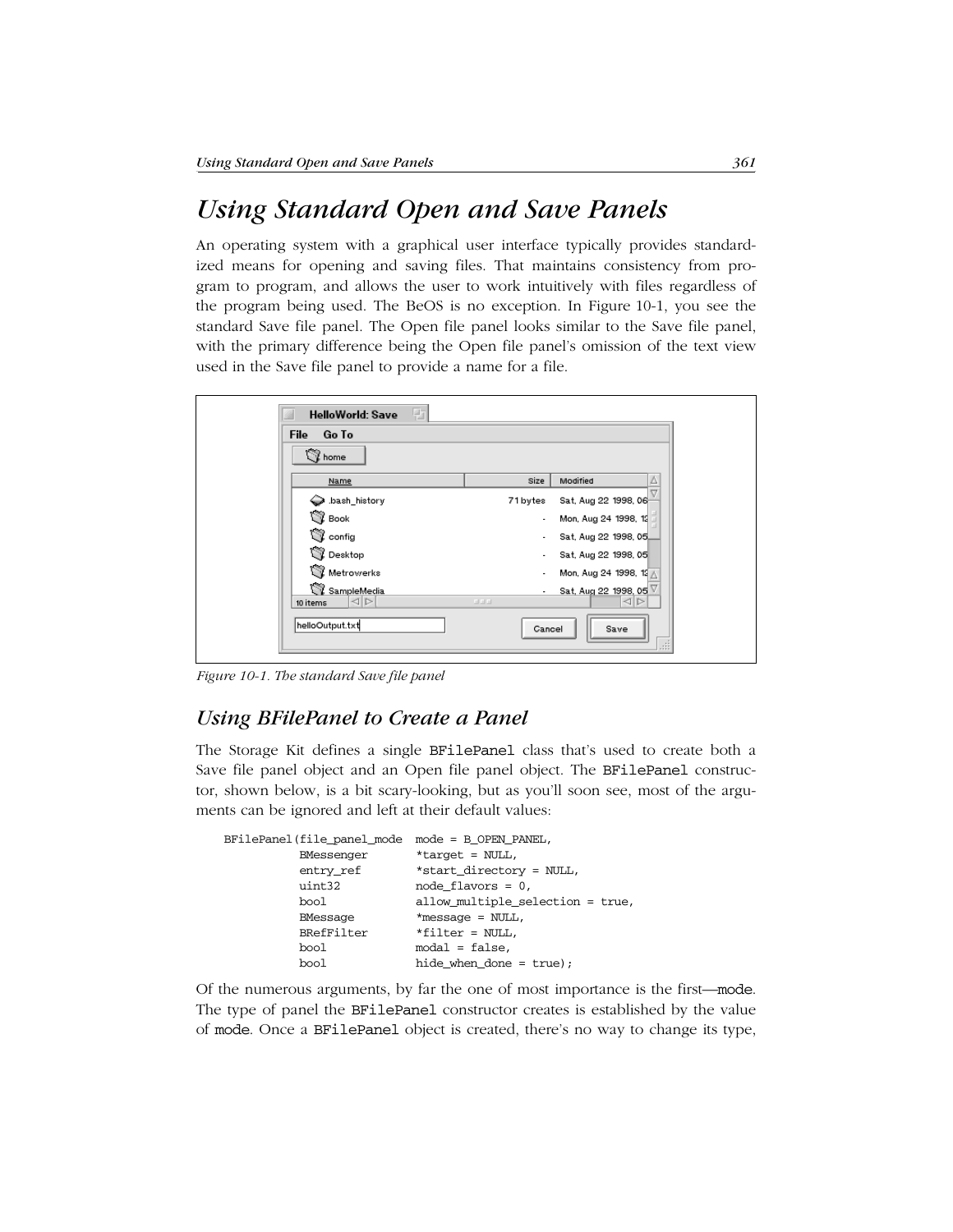so you need to know in advance what purpose the panel is to serve. To specify that the new BFilePanel object be a Save file panel, pass the Be-defined constant B\_SAVE\_PANEL:

BFilePanel \*fSavePanel;

savePanel = new BFilePanel(B\_SAVE\_PANEL);

To instead specify that the new object be an Open file panel, pass the Be-defined constant B\_OPEN\_PANEL. Or, simply omit the parameter completely and rely on the default value for this argument (see the above constructor definition):

```
BFilePanel *fOpenPanel;
fOpenPanel = new BFilePanel();
```
Creating a new panel doesn't display it. This allows your program to create the panel at any time, then display it only in response to the user's request. For an Open file panel, that's typically when the user chooses the Open item from the File menu. For the Save file panel, the display of the panel comes when the user chooses the Save As item from the File menu. In response to the message issued by the system to the appropriate MessageReceived() function, your program will invoke the BFilePanel function Show(), as done here for the fOpenPanel object:

#### fOpenPanel->Show();

Assuming you follow normal conventions, the files shown are the contents of the current working directory. When a panel is displayed, control is in the hands of the user. Once the user confirms a choice (whether it's a file selection in the Open file panel, a click on the Save button in the Save file panel, or a click on the Cancel button in either type of panel), a message is automatically sent by the system to the panel's target. By default the panel's target is the application object, but this can be changed (either in the BFilePanel constructor or by invoking the panel object's SetTarget() function). The message holds information about the selected file or files (for an Open file panel) or about the file that's to be created and used to hold a document's data (for a Save file panel). The details of how to handle the message generated in response to a user's dismissing a panel appear in the next sections.

## *The File-Handling Base Project*

In Chapter 8, *Text*, you saw ScrollViewWindow, a program that displays a window with a text area that occupies the entire content area of the window. A simple text editor lends itself well to file opening and saving, so in this chapter I'll modify ScrollViewWindow to make it capable of opening existing text files and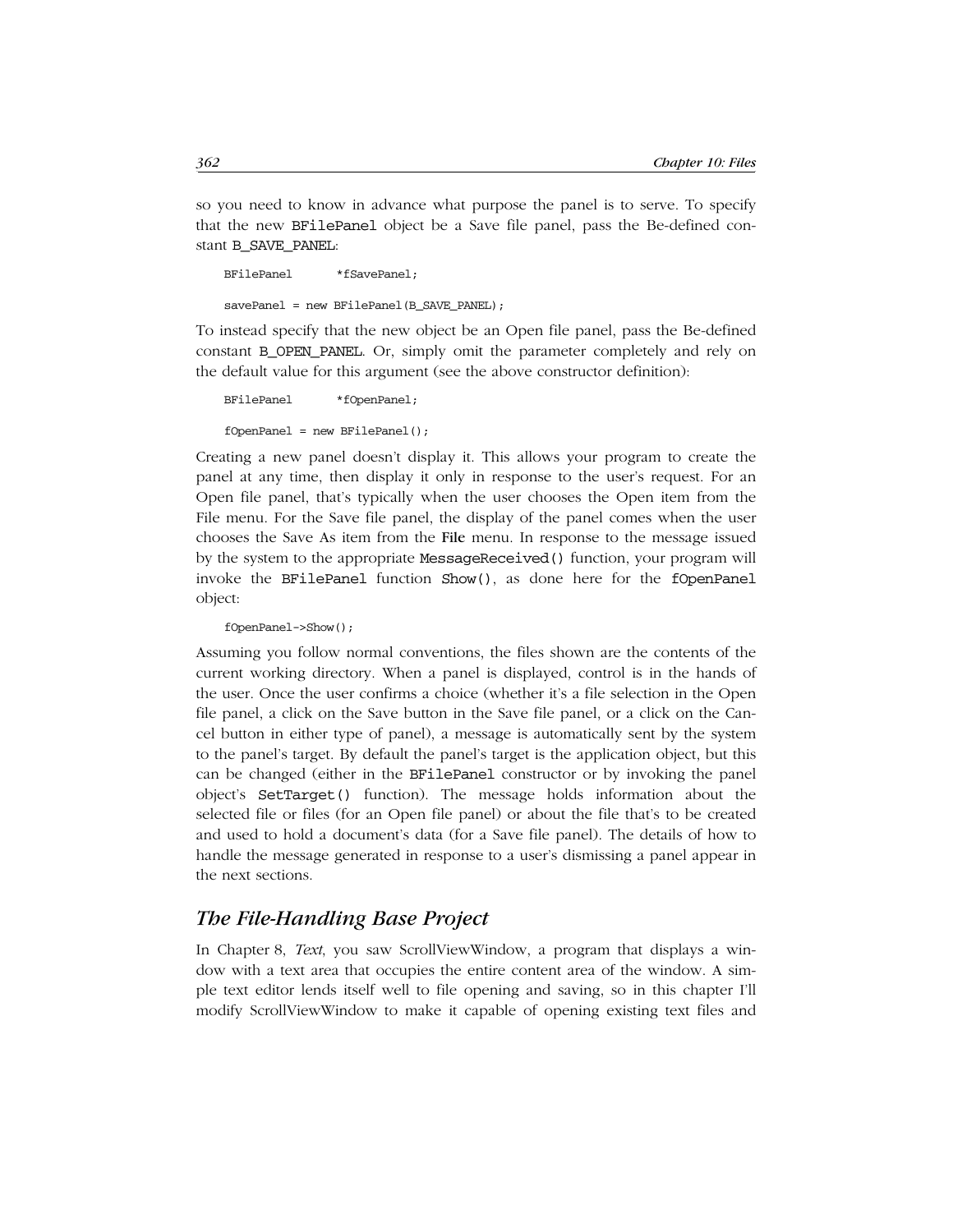saving the current document as a text file. Figure 10-2 shows the window the new FileBase program displays.

| My Hello<br>38                       |                     |
|--------------------------------------|---------------------|
| <b>File</b><br>--<br>Open<br>Save As | ≏<br>$\nabla$<br>₽  |
|                                      | $\overline{\nabla}$ |

*Figure 10-2. The window of the FileBase program*

While the FileBase program includes menu items for opening and saving files, you'll soon see that the program isn't up to handling those chores yet. Choosing the Open menu item displays the Open file panel, but selecting a file from the panel's list has no effect—the panel is simply dismissed. The Save As menu item displays the Save file panel, but typing a name and clicking the Save button does nothing more than dismiss the panel. FileBase serves as the basis (hence the name) for a file-handling program. I'll revise FileBase twice in this chapter: once to add file-saving abilities, and one more time to include file-opening powers. With the preliminaries taken care of here in FileBase, those two examples can focus strictly on the tasks of saving and opening a file.

#### *The Application class*

FileBase is a spin-off of ScrollViewWindow. A quick look at how that Chapter 8 program has been enhanced makes it easier to follow the upcoming file saving and opening changes. While looking over the old code, I'll insert a few changes here and there to ready the program for the file-handling code. The changes begin in the MyHelloApplication class definition. In any Be program, a Save file panel is associated with a particular window—the user will choose Save As to save the contents of the frontmost window to a file on disk. An Open file panel, though, is typically associated with the application itself. In the MyHelloApplication class, a BFilePanel data member has been added to serve as the Open file panel object, while a MessageReceived() function has been added to support the handling of the message generated by the user choosing the Open menu item:

```
class MyHelloApplication : public BApplication {
```

| public:      |                                     |  |
|--------------|-------------------------------------|--|
|              | MyHelloApplication();               |  |
| virtual void | MessageReceived(BMessage *message); |  |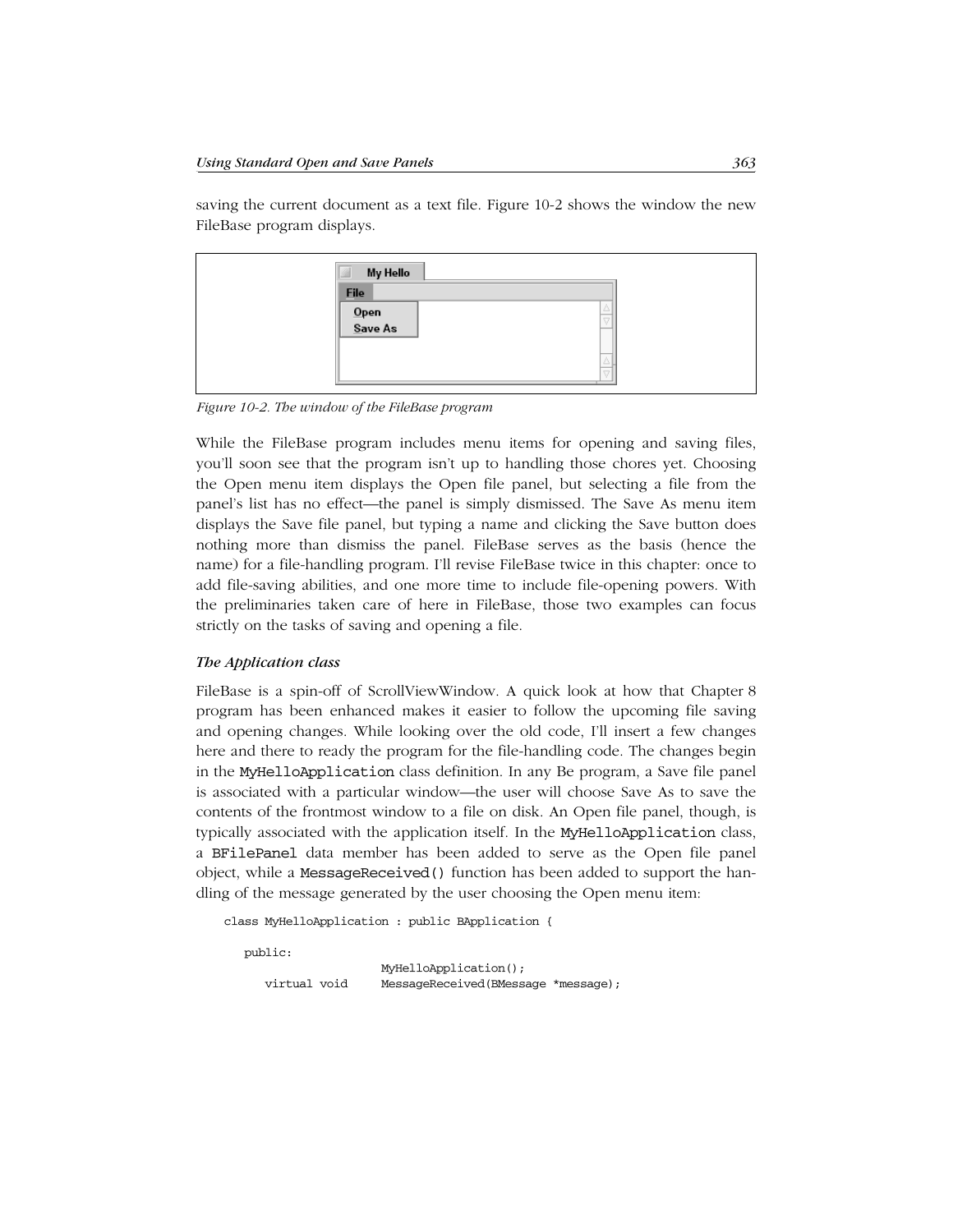```
 private:
      MyHelloWindow *fMyWindow;
      BFilePanel *fOpenPanel;
};
```
The main() function remains untouched—it still serves as the vehicle for creating the application object and starting the program running:

```
main()
{
    MyHelloApplication *myApplication;
    myApplication = new MyHelloApplication();
    myApplication->Run();
    delete(myApplication);
    return(0);
}
```
The application constructor now includes the single line of code needed to create a new BFilePanel object. No mode parameter is passed, so by default the new object is an Open file panel. Recall that the BFilePanel constructor creates the panel, but doesn't display it.

```
MyHelloApplication::MyHelloApplication()
     : BApplication("application/x-dps-mywd")
{
    BRect aRect;
    fOpenPanel = new BFilePanel();
    aRect.Set(20, 30, 320, 230);
    fMyWindow = new MyHelloWindow(aRect);
}
```
As you'll see ahead, when the user chooses Open from the File menu, the application generates a message that's delivered to the application object. Thus the need for a MessageReceived() function for the application class. Here the choosing of the Open menu item does nothing more than display the previously hidden Open file panel:

```
void MyHelloApplication::MessageReceived(BMessage *message) {
    switch(message->what) {
       case MENU_FILE_OPEN_MSG:
          fOpenPanel->Show();
          break;
       default:
          BApplication::MessageReceived(message);
          break;
    }
}
```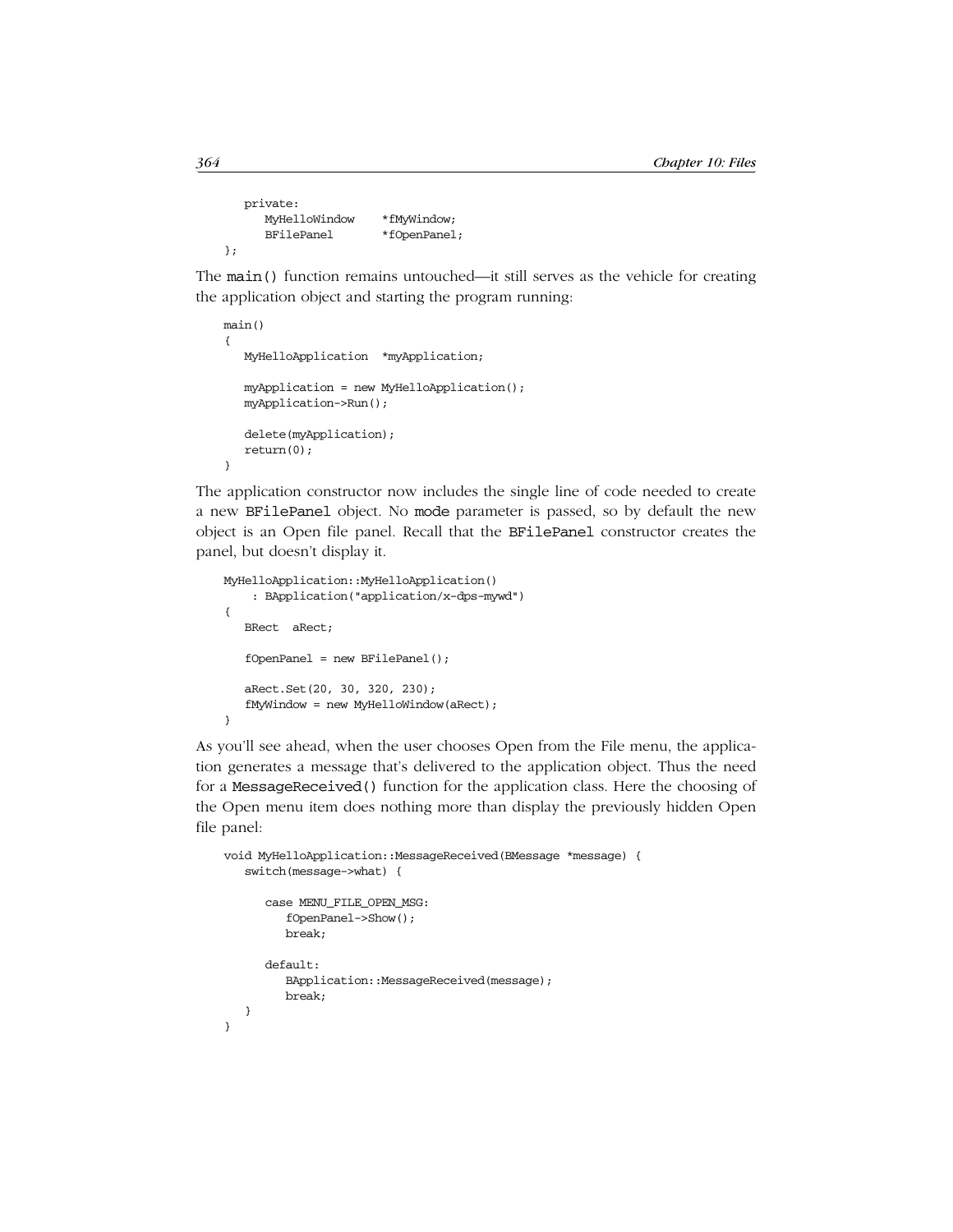#### *The window class*

The window's one menu now holds an Open item and a Save As item, so two message constants are necessary:

| #define | MENU FILE OPEN MSG   | 'opEN' |
|---------|----------------------|--------|
| #define | MENU FILE SAVEAS MSG | 'svAs' |

The window class functions are the same, but the data members are a bit different. The Chapter 8 incarnation of the text editing program defined a BViewderived class that filled the window and contained the window's text view and scroll view. Here I'm content to place the BTextView and BScrollView objects directly in the window's top view. Thus the MyHelloWindow class doesn't include a MyDrawView member (there is no longer a MyDrawView class), but it does include the fTextView and fScrollView members that were formerly a part of MyDrawView. The class now also defines a BFilePanel object to serve as the window's Save file panel:

```
class MyHelloWindow : public BWindow {
```

```
 public:
                     MyHelloWindow(BRect frame);
     virtual bool QuitRequested();
      virtual void MessageReceived(BMessage *message);
   private:
      BMenuBar *fMenuBar;
      BTextView *fTextView;
      BScrollView *fScrollView;
      BFilePanel *fSavePanel;
};
```


Which is the better way to include views in a window—by defining an all-encompassing view to nest the other views in, or by simply relying on the window's top view? It's partially a matter of personal preference. It's also a matter of whether your program will make changes that affect the look of a window's background. The File-Base program won't change the overall look of its window (that is, it won't do something such as change the window's background color), so simply including the views in the window's top view makes sense. It also allows for a good example of an alternate implementation of the Chapter 8 way of doing things!

The MyHelloWindow constructor begins in typical fashion with the setup of the menu and its items:

```
MyHelloWindow::MyHelloWindow(BRect frame)
     : BWindow(frame, "My Hello", B_TITLED_WINDOW, B_NOT_ZOOMABLE)
```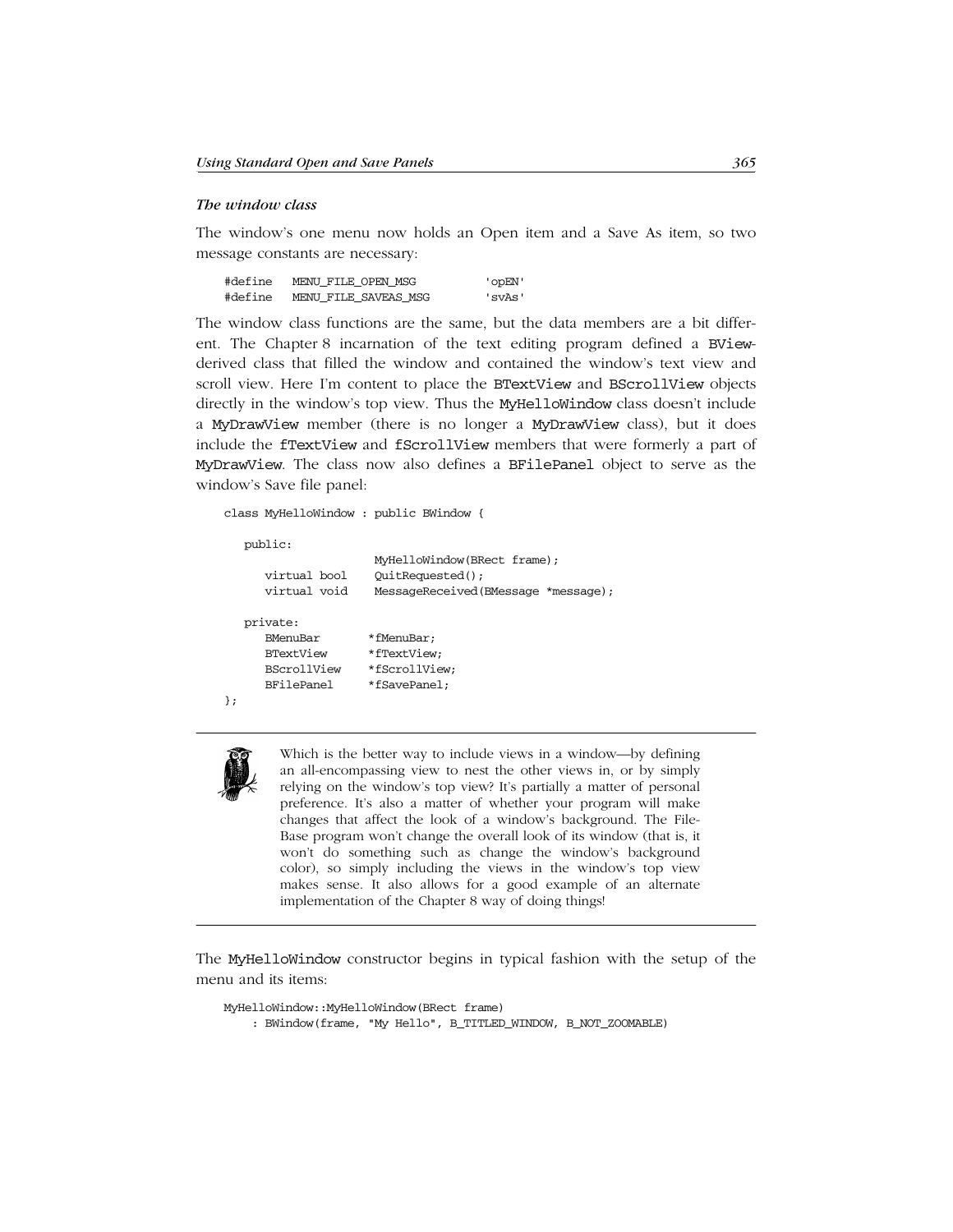```
BMenu *menu;
BMenuItem *menuItem;
BRect menuBarRect;
menuBarRect.Set(0.0, 0.0, 10000.0, MENU_BAR_HEIGHT);
fMenuBar = new BMenuBar(menuBarRect, "MenuBar");
AddChild(fMenuBar);
menu = new BMenu("File");
fMenuBar->AddItem(menu);
menu->AddItem(menuItem = new BMenuItem("Open",
                                  new BMessage(MENU_FILE_OPEN_MSG)));
menuItem->SetTarget(be_app);
menu->AddItem(new BMenuItem("Save As",
                             new BMessage(MENU_FILE_SAVEAS_MSG)));
```


If you're referencing the Chapter 8 program from which FileBase is derived, you'll see that the MyHelloWindow constructor just lost a few lines of code. The ScrollViewWindow version of the constructor started with code to resize the window size-defining rectangle frame. Since the FileBase window no longer includes a MyDrawView under the menubar, there's no need to resize the frame such that it fills the window, less the menubar area.

The MyHelloWindow constructor next establishes the size of the text view and the text rectangle nested in that view. The constructor creates the BTextView object, makes it a part of a BScrollView object, and then adds the scroll view to the window:

```
 BRect viewFrame;
 BRect textBounds;
 viewFrame = Bounds();
 viewFrame.top = MENU_BAR_HEIGHT + 1.0;
 viewFrame.right -= B_V_SCROLL_BAR_WIDTH;
 textBounds = viewFrame;
 textBounds.OffsetTo(B_ORIGIN);
textBounds.InsetBy(TEXT_INSET, TEXT_INSET);
 fTextView = new BTextView(viewFrame, "MyTextView", textBounds,
                           B_FOLLOW_ALL, B_WILL_DRAW);
 fScrollView = new BScrollView("MyScrollView", fTextView,
                                 B_FOLLOW_ALL, 0, false, true);
 AddChild(fScrollView);
```
{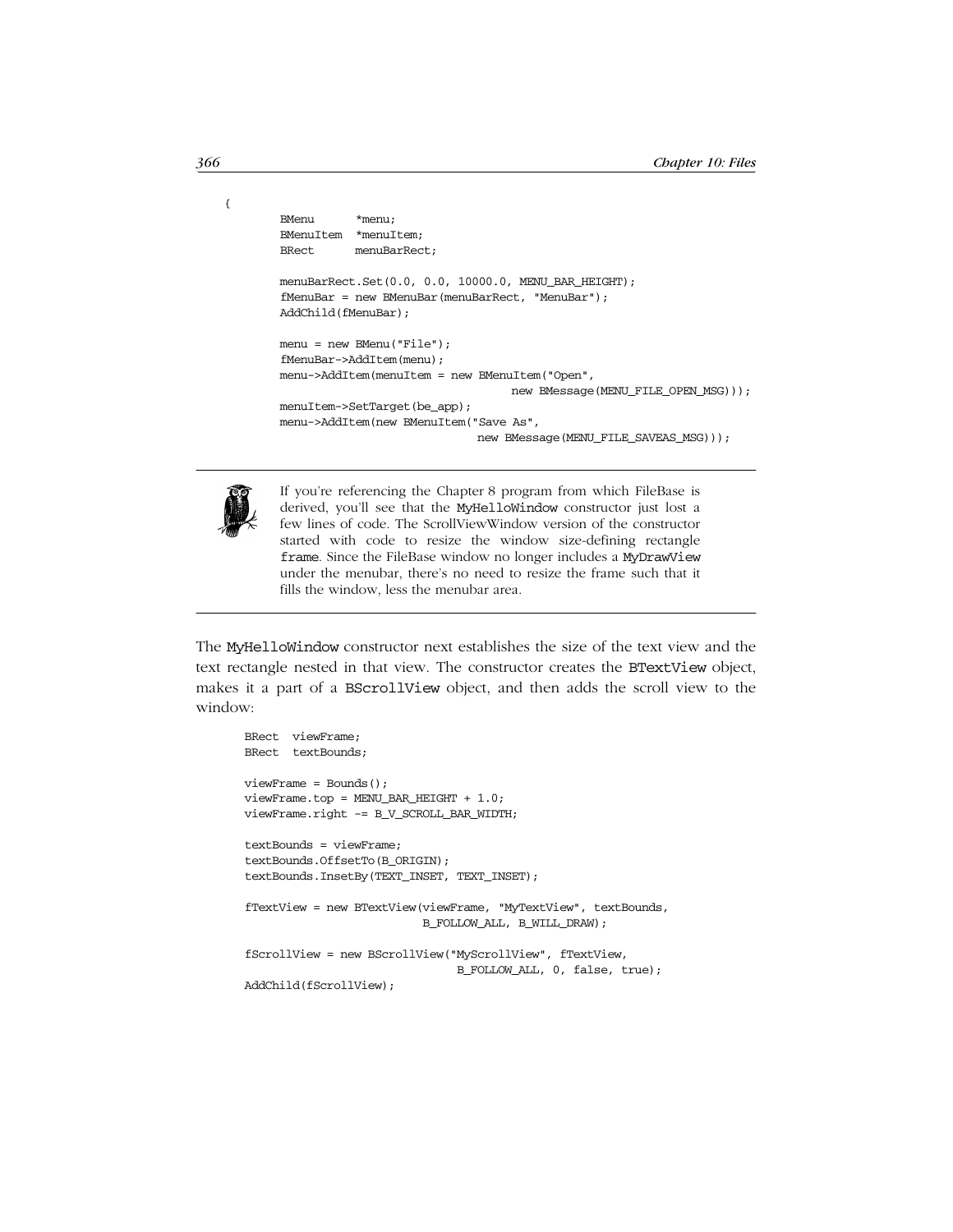}

Finally, the Save file panel is created and the window displayed:

```
 fSavePanel = new BFilePanel(B_SAVE_PANEL, BMessenger(this), NULL,
                              B_FILE_NODE, false);
     Show():
```
Unlike the creation of the Open file panel, the creation of the Save file panel requires that a few parameters be passed to the BFilePanel constructor. You already know that the first BFilePanel argument, mode, establishes the type of panel to be created. The other parameters are worthy of a little explanation.

The second argument, target, is used to define the target of the message the system will deliver to the application in response to the user's dismissal of the panel. The default target is the application object, which works well for the Open file panel. That's because the Open file panel affects the application, and is referenced by an application data member. The Save file panel, on the other hand, affects the window, and is referenced by a window data member. So I want the message sent to the window object rather than the application object. Passing BMessenger with the window object as the target makes that happen. There's no need to preface BMessenger() with new, as the BFilePanel constructor handles the task of allocating memory for the message.

The other argument that needs to be set is the fifth one—allow\_multiple\_ selection. Before passing a value for the fifth argument, I need to supply values for the third and fourth arguments. The third argument, panel\_directory, specifies the directory to list in the Open file panel when that panel is first displayed. Passing a value of NULL here keeps the default behavior of displaying the current working directory. The fourth argument, node\_flavors, is used to specify the type of items considered to be valid user selections. The Be-defined constant B\_FILE\_NODE is the default flavor—it specifies that a file (as opposed to, say, a directory) is considered an acceptable user choice. The argument I'm really interested in is the fifth one—allow\_multiple\_selection. The default value for this argument is true. FileBase doesn't support the simultaneous opening of multiple files, so a value of false needs to be passed here.

FileBase terminates when the user closes a window. As you've seen before, that action results in the hook function QuitRequested() being invoked:

```
bool MyHelloWindow::QuitRequested()
{
     be_app->PostMessage(B_QUIT_REQUESTED);
     return(true);
}
```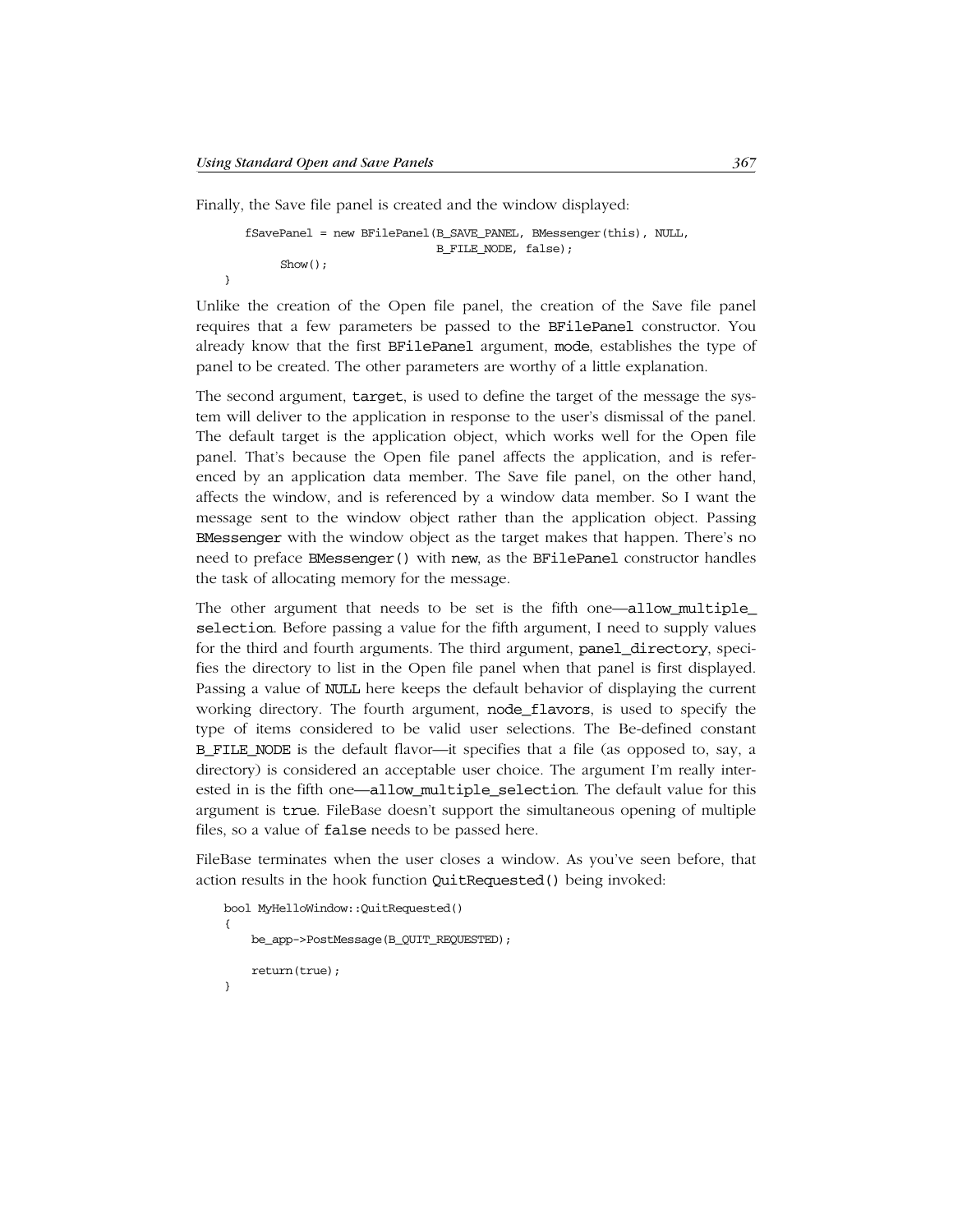An application-defined message is issued in response to the user choosing Save As from the File menu. In response to that message, the program shows the alreadycreated Save file panel by invoking the BFilePanel function Show().

```
void MyHelloWindow::MessageReceived(BMessage* message)
{
    switch(message->what)
    {
       case MENU_FILE_SAVEAS_MSG:
          fSavePanel->Show();
          break;
       default:
          BWindow::MessageReceived(message);
    }
}
```
## *Saving a File*

Converting FileBase to a program that fully supports file saving is a straightforward process. No changes are needed in the MyHelloApplication class. The MyHelloWindow class needs one new member function, a routine that implements the saving of a window's data to a file in response to the user's dismissing the Save file panel. The SaveAsFile example program adds that one function—the Save() routine holds the code that implements the saving of a document's text to disk. So the class declaration now contains a public declaration of Save():

class MyHelloWindow : public BWindow {

```
 public:
                     MyHelloWindow(BRect frame);
      virtual bool QuitRequested();
      virtual void MessageReceived(BMessage *message);
     status_t Save(BMessage *message);
   private:
     BMenuBar *fMenuBar;
      BTextView *fTextView;
      BScrollView *fScrollView;
      BFilePanel *fSavePanel;
};
```
When a Save file panel is dismissed, the system sends a B\_SAVE\_REQUESTED message to the affected application. This message is directed to the MessageReceived() function of the Save file panel's target. Recall that in the FileBase program the second parameter passed to the BFilePanel constructor specified that the window be the target of the Save file panel. So the window's implementation of MessageReceived() receives the message. Embedded in this message is the pathname at which the file is to be saved. MessageReceived() passes this information on to the application-defined routine Save():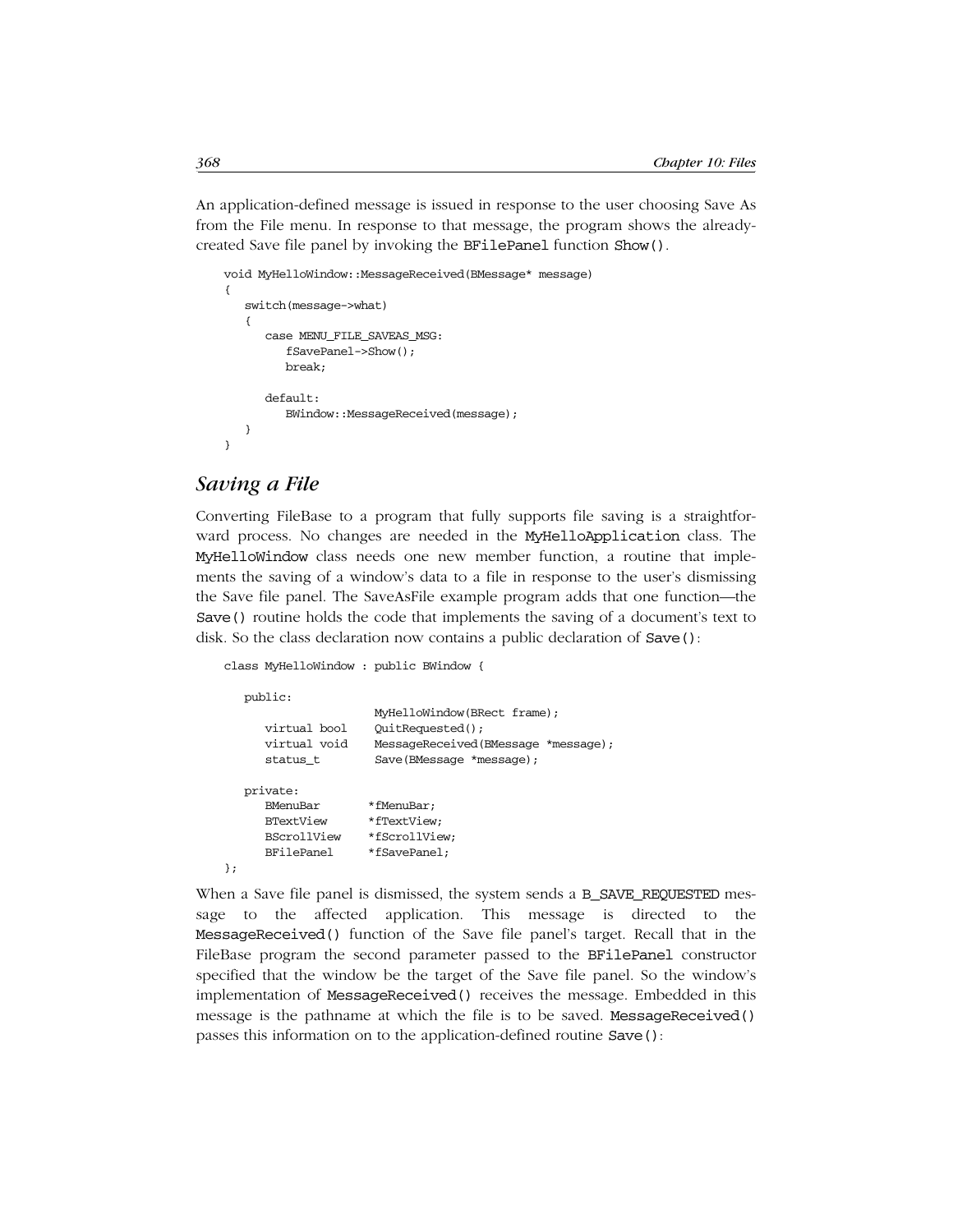```
void MyHelloWindow::MessageReceived(BMessage* message)
{
    switch(message->what)
    {
       case MENU_FILE_SAVEAS_MSG:
          fSavePanel->Show();
          break;
       case B_SAVE_REQUESTED:
          Save(message);
          break;
       default:
          BWindow::MessageReceived(message);
    }
}
```
On the following pages we'll look first at saving a file using POSIX, then at saving a file with the Storage Kit.

#### *Using POSIX to save a file*

To work with files, you can use either the BFile class or a POSIX file of type FILE. Here file-saving will be performed using the FILE type—see the sections "Using the Storage Kit to save a file" and "Opening a File," for examples of working with the BFile class.

The Save() function begins with a number of local variable declarations. Each is described as it's encountered in the Save() routine:

```
status_t MyHelloWindow::Save(BMessage *message)
{
   entry_ref ref;
   const char *name;
   BPath path;
   BEntry entry;
   status_t err = B_OK;
  FILE *f;
```
The message received by MessageReceived() and passed on to Save() has a what field of B\_SAVE\_REQUESTED, a directory field that holds an entry\_ref, and a name field that holds the user-entered filename string describing a single entry in a directory. The directory field's entry\_ref structure points to the directory to which the user specified the file is to be saved. Invoking the BMessage function FindRef() strips out this reference and saves it to the entry\_ ref variable ref:

 if (err = message->FindRef("directory", &ref) != B\_OK) return err;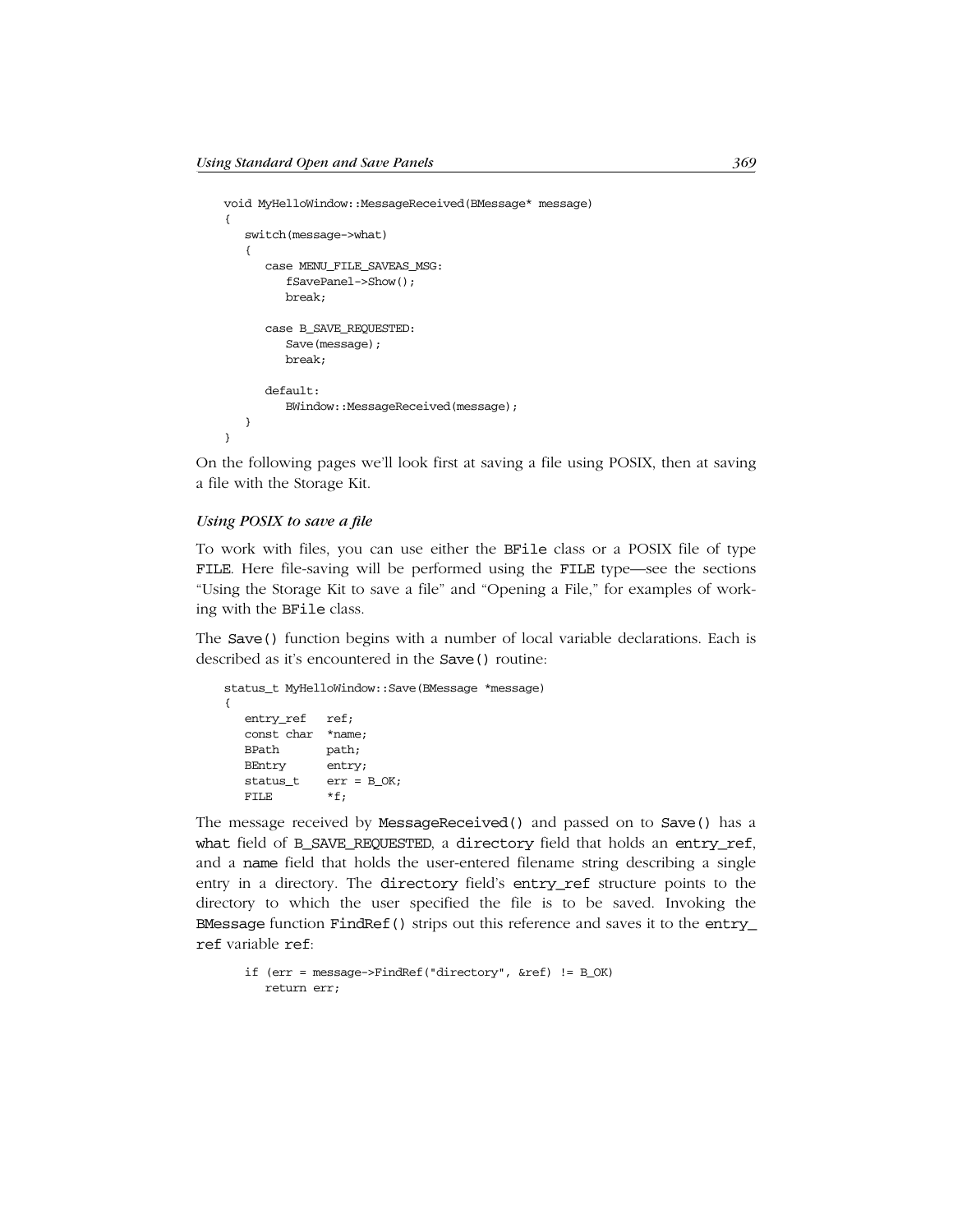Next, the filename is retrieved from the message. The BMessage function FindString() saves the message's name field to the string variable name:

```
 if (err = message->FindString("name", &name) != B_OK) {
    return err;
```
The next several steps are performed to get the directory and name into a form that can be passed to a file-opening routine. Recall that a file consists of an entry (a location) and a node (data). The entry can be represented by an entry\_ref or a BEntry object. Currently the entry is in the form of an entry\_ref. Here the entry is stored in a BEntry object. The BEntry function SetTo() handles that task:

```
if (err = entry.SetTo(\&ref) := BOK) return err;
```
A BPath object *normalizes* a pathname. That is, it reformats a pathname to clean it up by, say, excluding a trailing slash (such as /boot/myDir/). The BEntry function GetPath() is used to store the BEntry information as a BPath object. Here the BPath object path is first set to the directory, then the filename is appended to the directory:

 entry.GetPath(&path); path.Append(name);

The somewhat convoluted journey from the message's entry\_ref to a BEntry object to a BPath object is complete. Now the file directory and name appear together in a form that can be used in the POSIX file opening function fopen():

```
if (! (f = fopen(path.path(), "w"))) return B_ERROR;
```
With a new file opened, it's safe to write the window's data. The POSIX file function fwrite() can be used for that job. The data to write is the text of the window's text view. That text is retrieved by calling the BTextView function Text(). The number of bytes the text occupies can be obtained from the BTextView function TextLength(). After writing the data to the file, call the POSIX file function fclose():

```
err = fwrite(fTextView->Text(), 1, fTextView->TextLength(), f);
    fclose(f);
    return err;
}
```
#### *Using the Storage Kit to save a file*

Using POSIX is straightforward, but so too is using the Storage Kit. Here I'll modify the previous section's version of the application-defined Save() function so that saving the file is done with a reliance on the Storage Kit rather than on POSIX: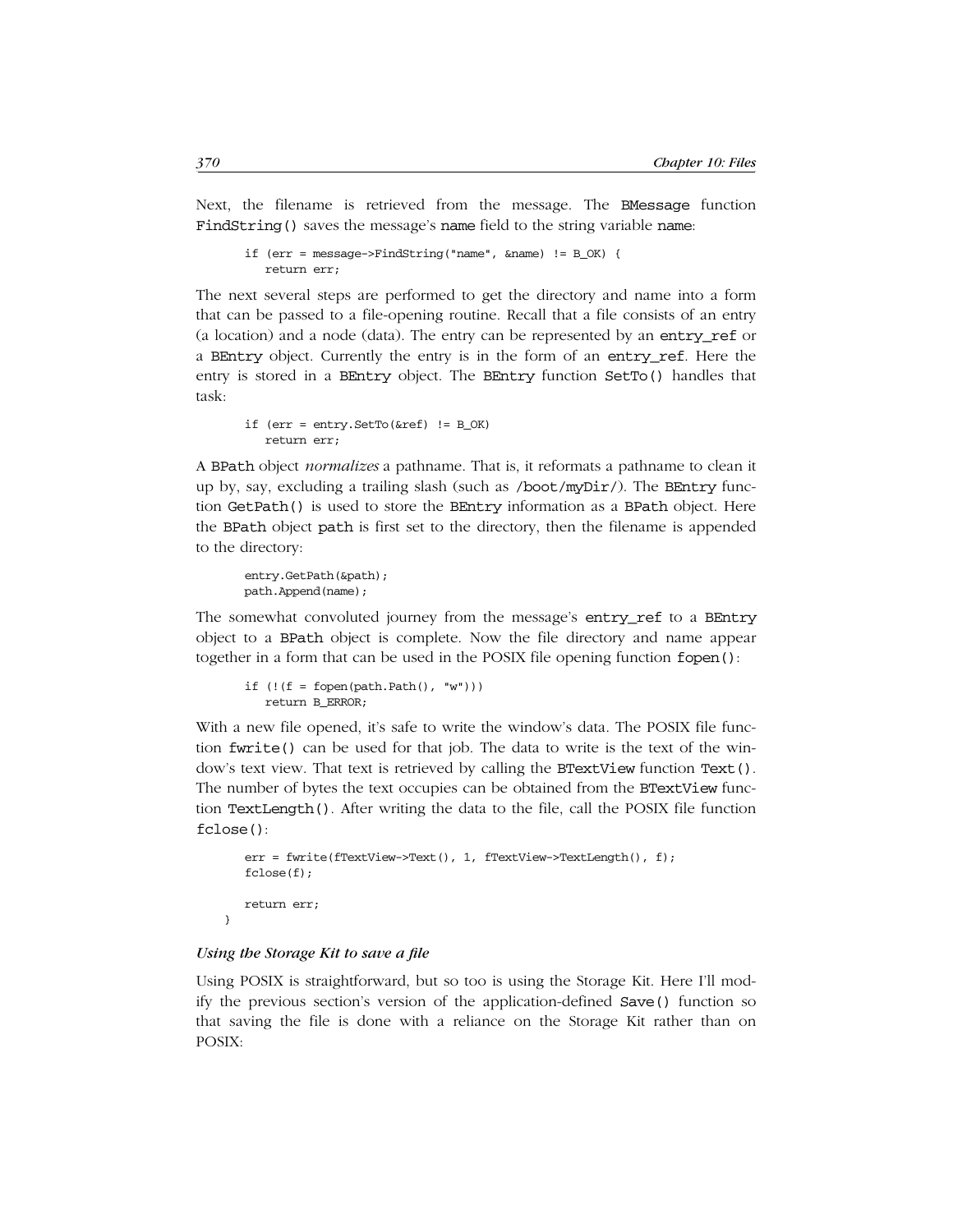```
status_t MyHelloWindow::Save(BMessage *message)
{
  entry_ref ref;
   const char *name;
   status_t err;
```
The ref and name variables are again declared for use in determining the directory to save the file to and the name to give that file. The err variable is again present for use in error checking. Gone are the BPath variable path, the BEntry variable entry, and the FILE variable f.

The above code is unchanged from the previous version of Save(). First, FindRef() is used to strip the directory in which the file should be saved from the message that was passed to Save(). Then FindString() is invoked to retrieve the filename from the same message:

```
 if (err = message->FindRef("directory", &ref) != B_OK)
    return err;
 if (err = message->FindString("name", &name) != B_OK) {
    return err;
```
Now comes some new code. The location to which the file is to be saved is contained in the entry\_ref variable ref. This variable is used as the argument in the creation of a BDirectory object. To ensure that the initialization of the new directory was successful, call the inherited BNode function InitCheck():

```
 BDirectory dir(&ref);
 if (err = dir.InitCheck() != B_OK)
    return err;
```
A BFile object can be used to open an existing file or to create and open a new file. Here we need to create a new file. Passing the directory, filename, and an open mode does the trick. The open mode value is a combination of flags that indicate such factors as whether the file is to have read and/or write permission and whether a new file is to be created if one doesn't already exist in the specified directory. After creating the new file, invoke the BFile version of InitCheck() to verify that file creation was successful:

```
BFile file(&dir, name, B_READ_WRITE | B_CREATE_FILE);
    if (err = file.InitCheck() != B_OK)
       return err;
```
With a new file opened, it's time to write the window's data. Instead of the POSIX file function  $fwrite()$ , here I use the BFile function  $Write()$ . The first argument is the text to write to the file, while the second argument specifies the number of bytes to write. Both of the BView functions Text() and TextLength() were described in the POSIX example of file saving. After the data is written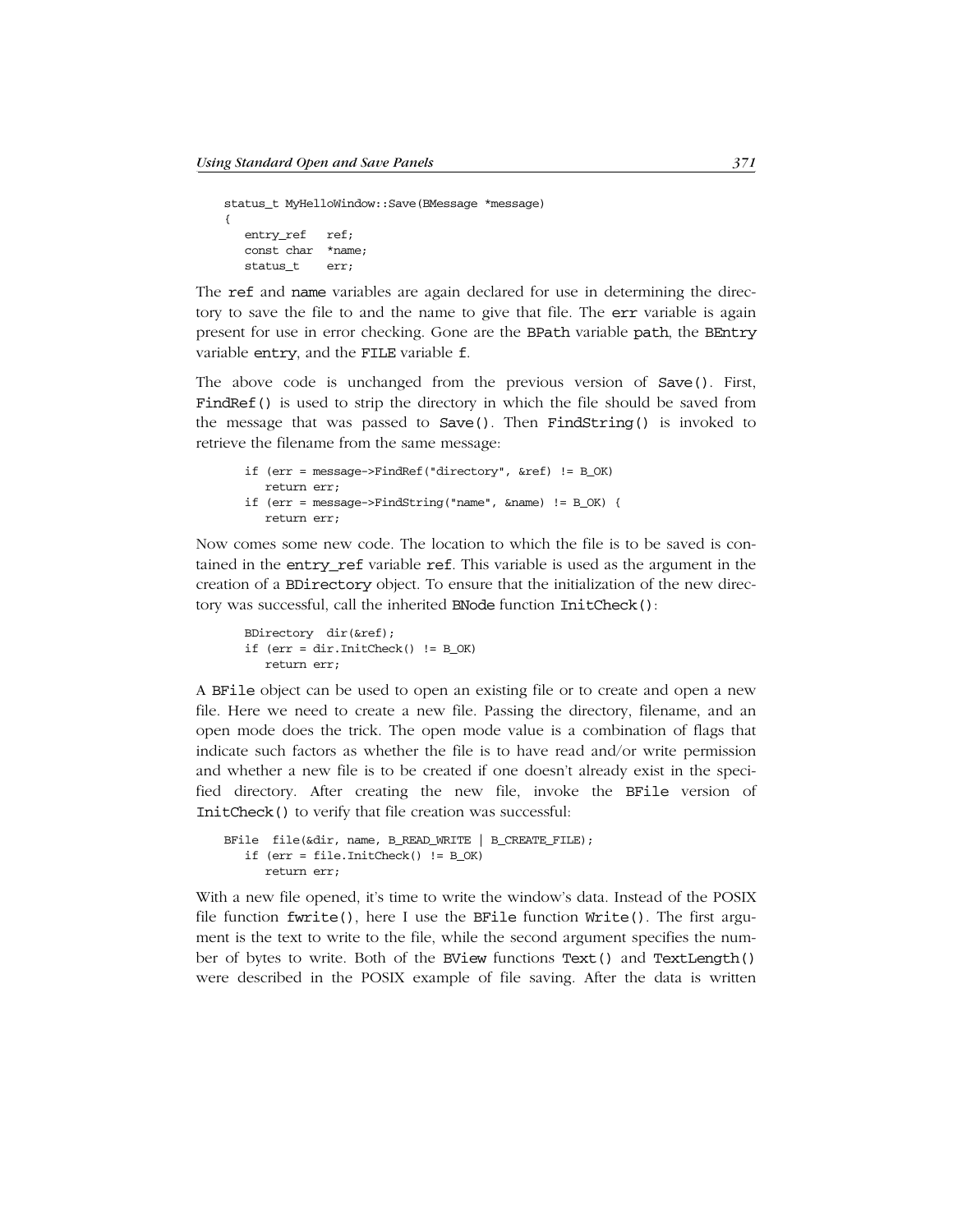there's no need to explicitly close the file—a file is automatically closed when its BFile object is deleted (which occurs when the Save() function exits):

```
 err = file.Write(fTextView->Text(), fTextView->TextLength());
    return err;
}
```
# *Opening a File*

You've just seen how to save a file's data using Be classes to work with the file's path and standard POSIX functions for performing the actual data writing. Here I'll dispense with the POSIX and go with the BFile class. The last example, SaveAs-File, was derived from the FileBase program. I'll carry on with the example by now adding to the SaveAsFile code such that the OpenSaveAsFile example becomes capable of both saving a text file (using the already developed POSIX file-saving code) and opening a text file (using the BFile class).

When an Open file panel is dismissed, the system responds by sending the application a B\_REFS\_RECEIVED message that specifies which file or files are to be opened. Rather than appearing at the target's MessageReceived() routine, though, this message is sent to the target's RefsReceived() function. The Open file panel indicates that the application is the panel's target, so a RefsReceived() function needs to be added to the application class:

```
class MyHelloApplication : public BApplication {
```
public:

{

```
 MyHelloApplication();
      virtual void MessageReceived(BMessage *message);
      virtual void RefsReceived(BMessage *message);
   private:
      MyHelloWindow *fMyWindow;
      BFilePanel *fOpenPanel;
};
```
The implementation of RefsReceived() begins with the declaration of a few local variables:

```
void MyHelloApplication::RefsReceived(BMessage *message)
```

```
 BRect aRect;
 int32 ref_num;
 entry_ref ref;
 status_t err;
```
The rectangle aRect defines the boundaries of the window to open:

```
 aRect.Set(20, 30, 320, 230);
```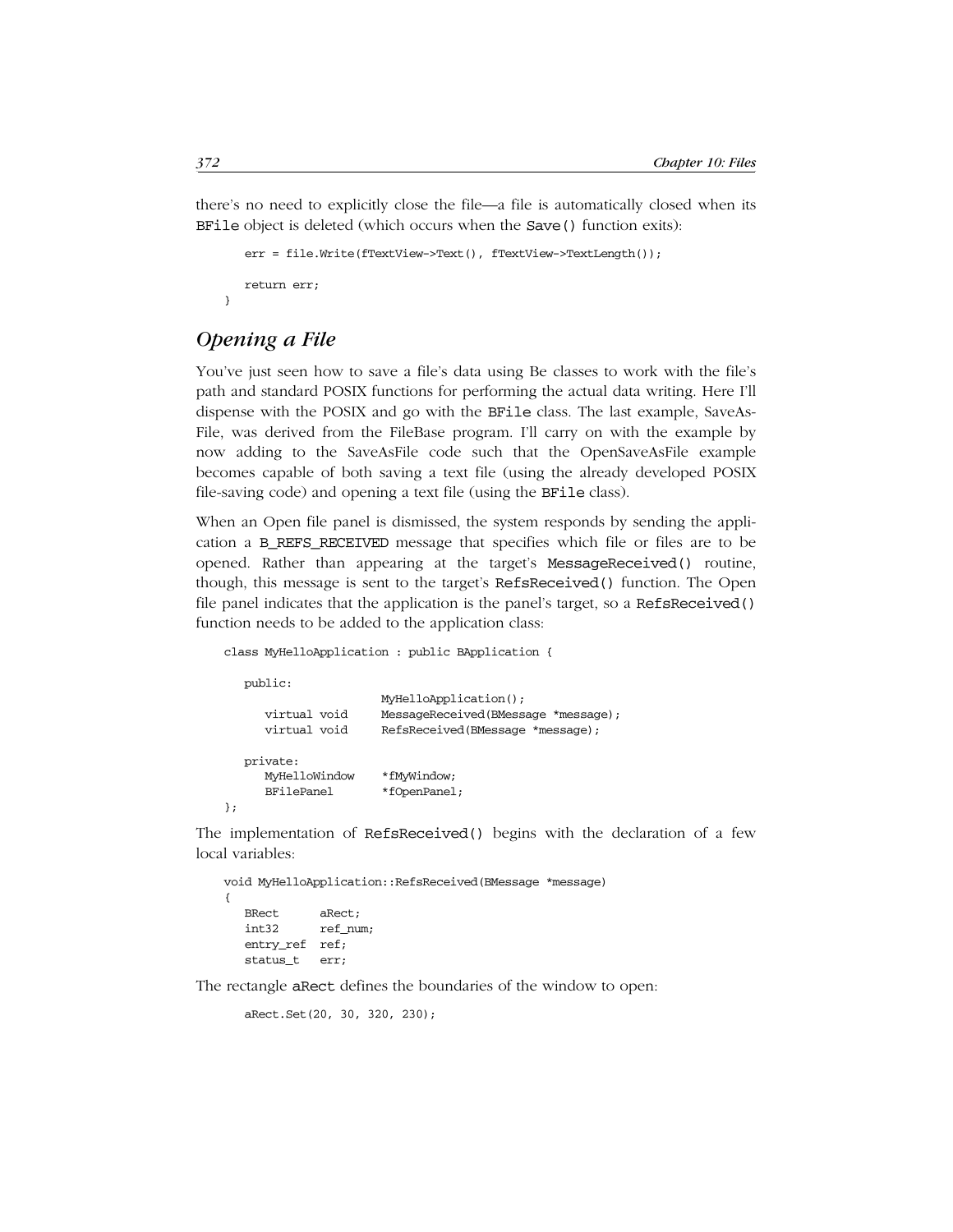The integer ref\_num serves as a loop counter. While the Open file panel used in the OpenSaveAsFile example allows for only one file selection at a time, the program might be adapted later to allow for multiple file selections in the Open file panel. Creating a loop that opens each file is an easy enough task, so I'll prepare for a program change by implementing the loop now:

```
ref\_num = 0; do {
       if (err = message->FindRef("refs", ref_num, &ref) != B_OK)
          return;
       new MyHelloWindow(aRect, &ref);
       ref_num++;
    } while (1);
}
```
The message received by RefsReceived() has a what field of B\_REFS\_RECEIVED and a refs field that holds an entry\_ref for each selected file. Invoking the BMessage function FindRef() strips out one reference and saves it to the entry\_ ref variable ref. The ref\_num parameter serves as an index to the refs array of entry\_refs. After the last entry is obtained (which will be after the first and only entry in this example), an error occurs, breaking the otherwise infinite do-while loop.

With an entry obtained, a new window is created. Note that the MyHelloWindow constructor now receives two parameters: the boundary-defining rectangle the constructor always has, and a new entry\_ref parameter that specifies the location of the file to open. Rather than change the existing constructor, the MyHelloWindow class now defines two constructors: the original and the new two-argument version:

```
class MyHelloWindow : public BWindow {
   public:
                    MyHelloWindow(BRect frame);
                    MyHelloWindow(BRect frame, entry_ref *ref);
     virtual bool    QuitRequested();
      virtual void MessageReceived(BMessage *message);
     status_t Save(BMessage *message);
   private:
     void InitializeWindow(void);
      BMenuBar *fMenuBar;
      BTextView *fTextView;
      BScrollView *fScrollView;
      BFilePanel *fSavePanel;
};
```
When the program is to create a new, empty window, the original MyHelloWindow constructor is called. When the program needs to instead create a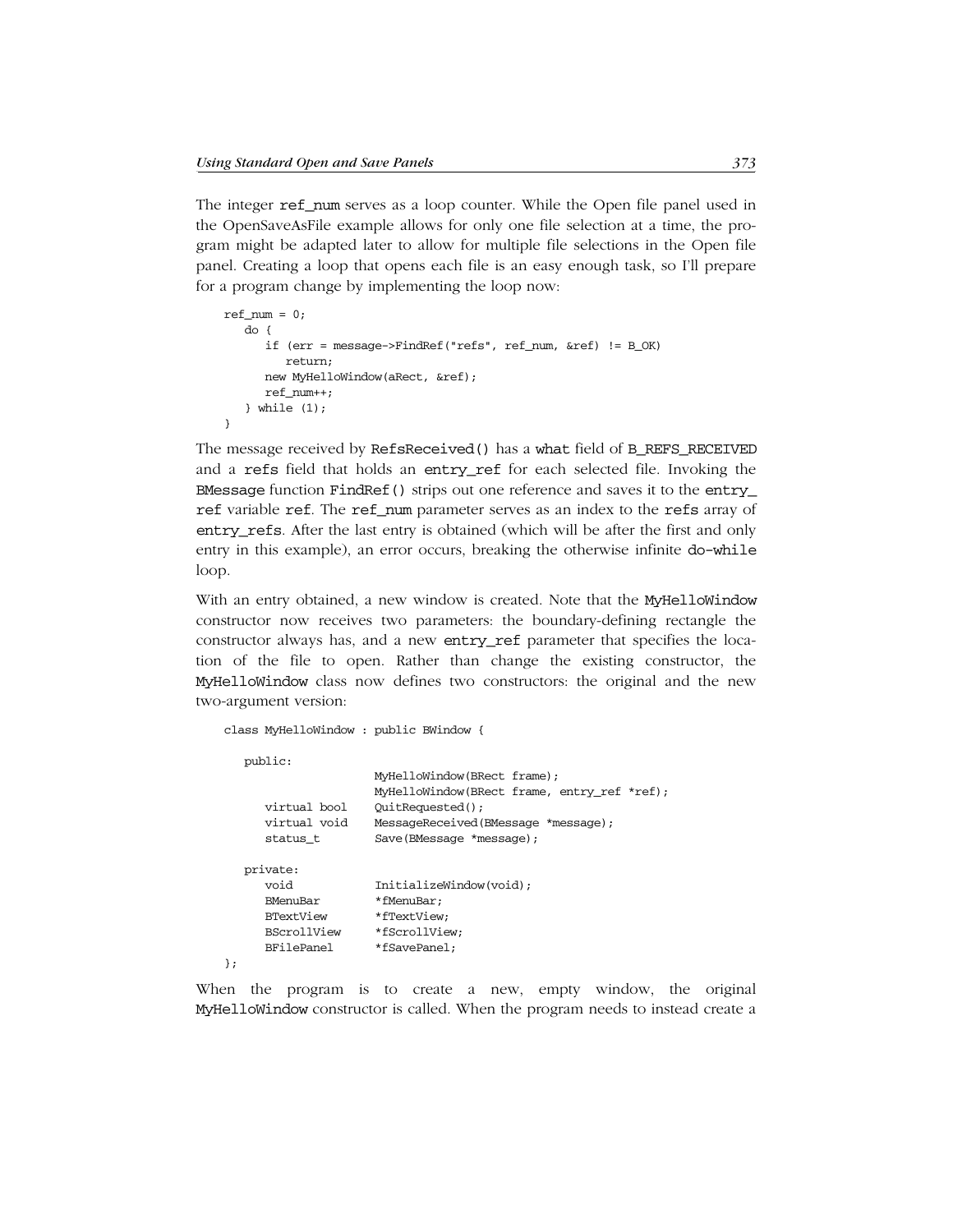new window that is to hold the contents of an existing file, the new MyHelloWindow constructor is invoked.

The two MyHelloWindow constructors will create similar windows: each will be the same size, have the same menubar, and so forth. So the two constructors share quite a bit of common code. To avoid writing redundant code, the MyHelloWindow class now defines a new routine that holds this common code. Each constructor invokes this new InitializeWindow() routine. The fileopening version of the MyHelloWindow constructor then goes on to implement file handling.

Note in the above-listed MyHelloWindow class that the InitializeWindow() routine is declared private. It will be invoked only by other MyHelloWindow member functions, so there's no need to allow outside access to it. Because all of the code from the original version of the MyHelloWindow constructor, with the exception of the last line (the call to Show()), was moved wholesale to the InitializeWindow() routine, there's no need to show the entire listing for this new function. Instead, a summary is offered below. To see the actual code, refer back to the walk-through of the MyHelloWindow constructor in this chapter's "The File-Handling Base Project" section.

```
void MyHelloWindow::InitializeWindow( void )
{
    // menu code
    // text view code
    // Save file panel code
}
```
Almost all of the code found in the original version of the MyHelloWindow constructor has been moved to InitializeWindow(), so the original, one-argument version of the constructor shrinks to this:

```
MyHelloWindow::MyHelloWindow(BRect frame)
    : BWindow(frame, "My Hello", B_TITLED_WINDOW, B_NOT_ZOOMABLE)
{
    InitializeWindow();
   Show():
}
```
The new two-argument version of the constructor begins similarly:

```
MyHelloWindow::MyHelloWindow(BRect frame, entry_ref *ref)
    : BWindow(frame, "My Hello", B_TITLED_WINDOW, B_NOT_ZOOMABLE)
{
    InitializeWindow();
```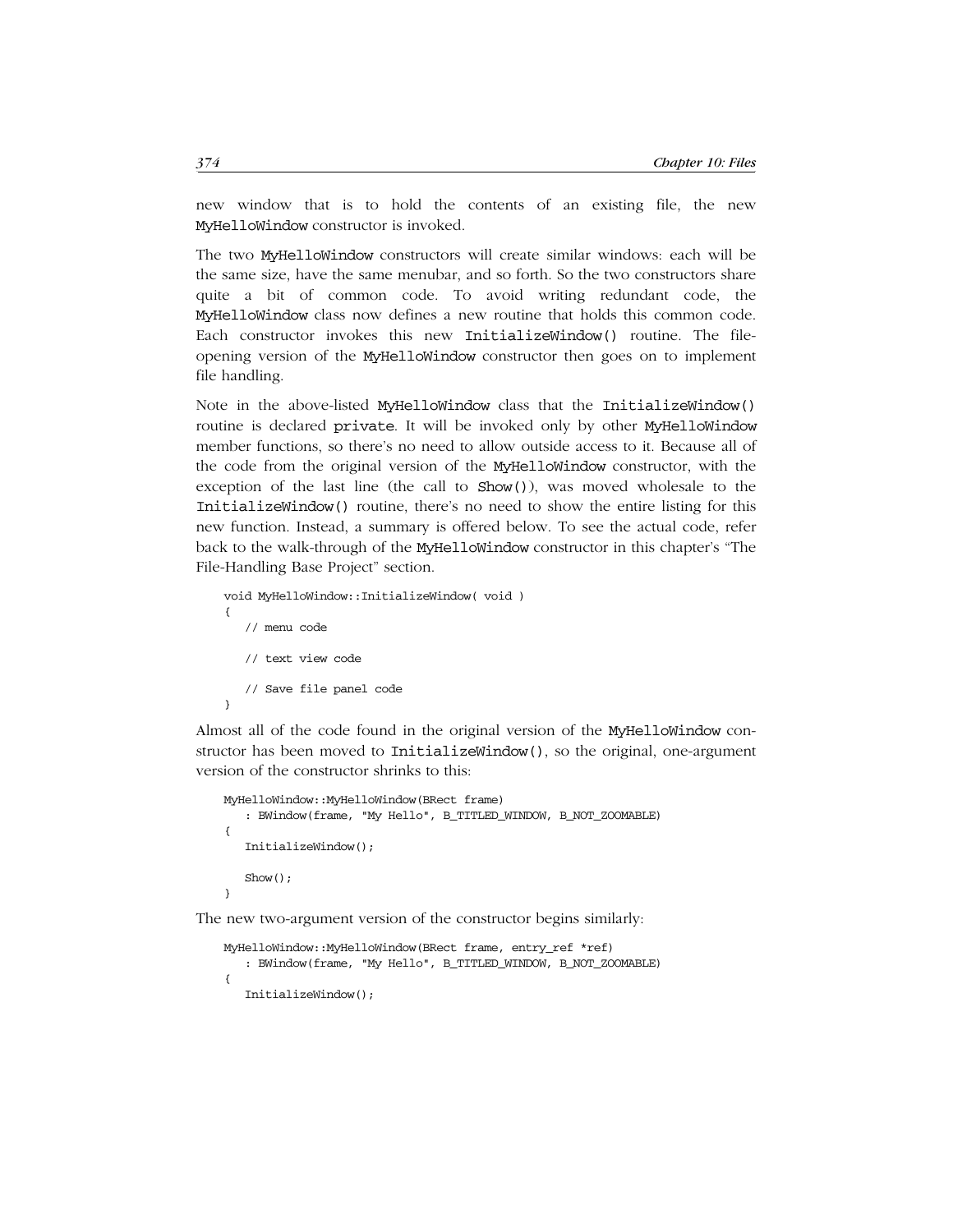With the window set up, it's on to the file-opening code. In the file-saving example, standard POSIX functions were used. Here a BFile object and BFile functions are instead used—beginning with the declaration of a BFile object:

BFile file;

The second parameter passed to this MyHelloWindow constructor is the entry\_ ref for the file to open. That ref variable is used in a call to the BFile function SetTo() to assign the BFile object a file to open. With the successful assignment of a file to open, it's on to the actual file-opening. That begins with the declaration of a couple of variables:

```
 if (file.SetTo(ref, B_READ_ONLY) == B_OK)
 {
    off_t length;
    char *text;
```
The size of the file to open is determined, and returned, by the BFile function GetSize():

file.GetSize(&length);

Sufficient memory is allocated for the file's contents by a call to malloc():

text =  $(char * )$  malloc $(lenath)$ ;

Now it's time to read the file's data. The BFile function Read() handles that chore. The data is text, so it's saved to the character pointer text. Invoking the BTextView function SetText() sets the text of the window's text view to the read-in text, while a call to free() releases from memory the no-longer-needed file data. With the window set up and the text view holding the data to display, there's nothing left to do but display the window with a call to Show():

```
 if (text && (file.Read(text, length) >= B_OK))
       fTextView->SetText(text, length);
    free(text);
 }
Show();
```
# *Onward*

}

This chapter's OpenSaveAsFile example is the most complete program in this book—it actually does something quite useful! Using the techniques presented in the preceding chapters, you should be able to turn OpenSaveAsFile into a realworld application. Begin by polishing up the File menu. Add a New item—that requires just a few lines of code. Also add a Quit item to provide a more graceful means of exiting the program. Chapter 8 covered text editing in detail—use that chapter's techniques to add a complete, functioning Edit menu. Those changes will